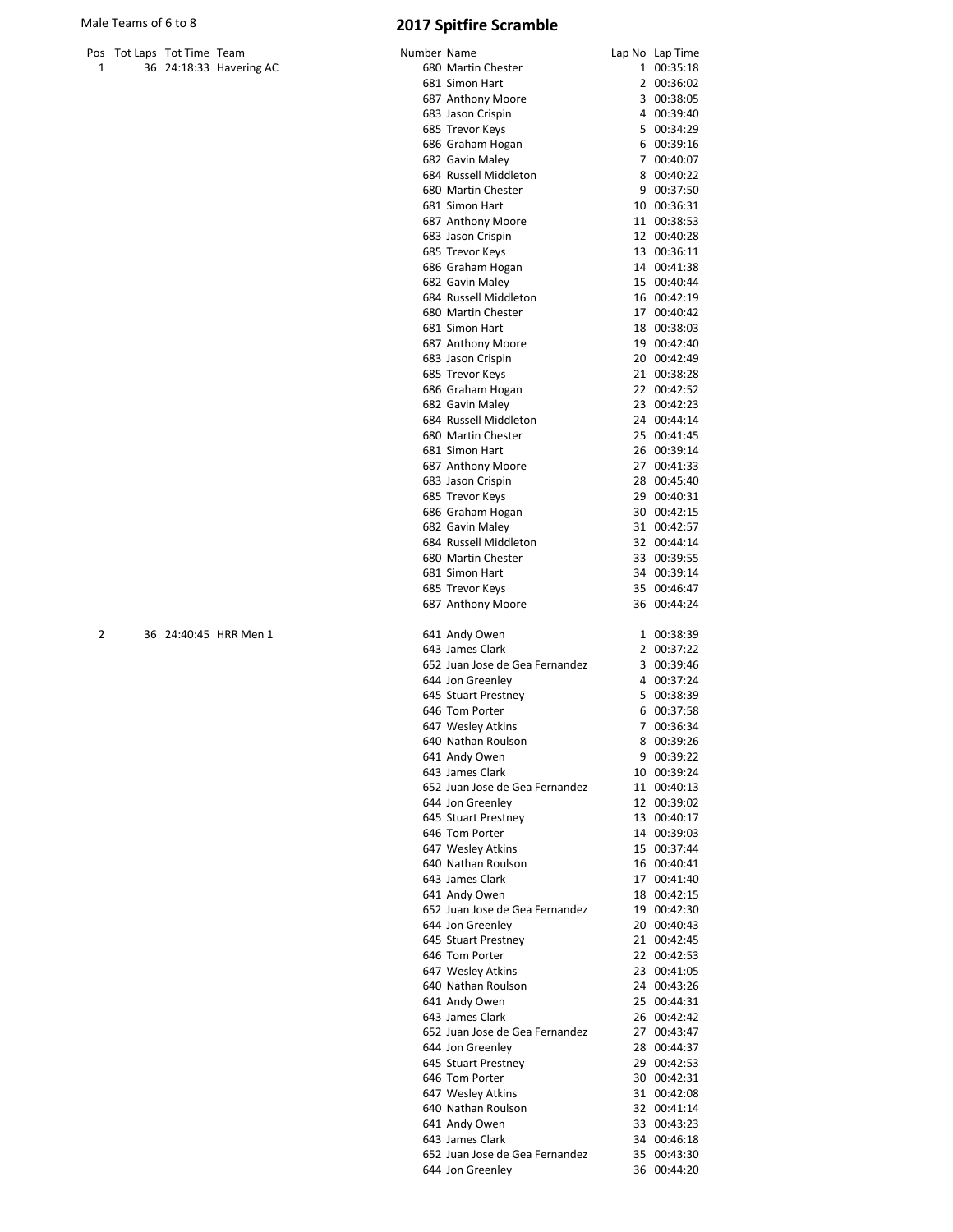|   | Pos Tot Laps Tot Time Team |                       |
|---|----------------------------|-----------------------|
| 3 |                            | 35 24:22:25 GFDR LADS |

|   | Pos Tot Laps Tot Time Team |                                         | Number Name |                     |   | Lap No Lap Time |
|---|----------------------------|-----------------------------------------|-------------|---------------------|---|-----------------|
| 3 |                            | 35 24:22:25 GFDR LADS                   |             | 617 James Bosher    |   | 1 00:32:15      |
|   |                            |                                         |             | 622 Matt Bainbridge |   | 2 00:35:15      |
|   |                            |                                         |             | 618 Daniel Reynolds |   | 3 00:35:40      |
|   |                            |                                         |             | 619 Sean Henderson  |   | 4 00:41:35      |
|   |                            |                                         |             | 620 Martin Jackson  |   | 5 00:41:46      |
|   |                            |                                         |             | 616 Simon King      |   | 6 00:41:51      |
|   |                            |                                         |             | 623 Ian Lawson      |   | 7 00:41:27      |
|   |                            |                                         |             | 621 Colin Jackson   |   | 8 00:44:45      |
|   |                            |                                         |             | 617 James Bosher    |   | 9 00:33:35      |
|   |                            |                                         |             | 622 Matt Bainbridge |   | 10 00:35:00     |
|   |                            |                                         |             | 618 Daniel Reynolds |   | 11 00:36:05     |
|   |                            |                                         |             | 619 Sean Henderson  |   | 12 00:43:08     |
|   |                            |                                         |             | 620 Martin Jackson  |   | 13 00:44:39     |
|   |                            |                                         |             | 616 Simon King      |   | 14 00:43:43     |
|   |                            |                                         |             | 623 Ian Lawson      |   | 15 00:41:45     |
|   |                            |                                         |             | 621 Colin Jackson   |   | 16 00:45:42     |
|   |                            |                                         |             | 617 James Bosher    |   | 17 00:34:45     |
|   |                            |                                         |             | 622 Matt Bainbridge |   | 18 00:36:45     |
|   |                            |                                         |             | 618 Daniel Reynolds |   | 19 00:37:45     |
|   |                            |                                         |             | 619 Sean Henderson  |   |                 |
|   |                            |                                         |             | 620 Martin Jackson  |   | 20 00:48:39     |
|   |                            |                                         |             |                     |   | 21 00:50:38     |
|   |                            |                                         |             | 616 Simon King      |   | 22 00:45:33     |
|   |                            |                                         |             | 623 Ian Lawson      |   | 23 00:44:30     |
|   |                            |                                         |             | 621 Colin Jackson   |   | 24 00:49:59     |
|   |                            |                                         |             | 617 James Bosher    |   | 25 00:36:08     |
|   |                            |                                         |             | 622 Matt Bainbridge |   | 26 00:39:21     |
|   |                            |                                         |             | 618 Daniel Reynolds |   | 27 00:39:26     |
|   |                            |                                         |             | 619 Sean Henderson  |   | 28 00:54:21     |
|   |                            |                                         |             | 620 Martin Jackson  |   | 29 00:51:08     |
|   |                            |                                         |             | 623 Ian Lawson      |   | 30 00:47:31     |
|   |                            |                                         |             | 616 Simon King      |   | 31 00:46:15     |
|   |                            |                                         |             | 617 James Bosher    |   | 32 00:34:28     |
|   |                            |                                         |             | 622 Matt Bainbridge |   | 33 00:37:53     |
|   |                            |                                         |             | 618 Daniel Reynolds |   | 34 00:38:16     |
|   |                            |                                         |             | 621 Colin Jackson   |   | 35 00:50:53     |
| 4 |                            | 34 24:09:09 Dacorum & Tring - Mens Team |             | 456 Manuel Lefebure |   | 1 00:36:36      |
|   |                            |                                         |             | 459 Jamie Saunders  |   | 2 00:39:46      |
|   |                            |                                         |             | 457 Chris Marriott  |   | 3 00:37:44      |
|   |                            |                                         |             | 463 David Stears    |   | 4 00:45:31      |
|   |                            |                                         |             | 458 Chris Kitchener |   | 5 00:39:23      |
|   |                            |                                         |             | 460 Michael Lamb    |   | 6 00:42:30      |
|   |                            |                                         |             | 462 Martin Kerr     |   | 7 00:42:46      |
|   |                            |                                         |             | 461 Jamie Marlow    |   | 8 00:34:24      |
|   |                            |                                         |             | 456 Manuel Lefebure | 9 | 00:36:32        |
|   |                            |                                         |             | 461 Jamie Marlow    |   | 10 00:35:00     |
|   |                            |                                         |             | 457 Chris Marriott  |   | 11 00:38:30     |
|   |                            |                                         |             | 463 David Stears    |   | 12 00:47:02     |
|   |                            |                                         |             | 458 Chris Kitchener |   | 13 00:40:19     |
|   |                            |                                         |             | 460 Michael Lamb    |   | 14 00:44:34     |
|   |                            |                                         |             | 462 Martin Kerr     |   | 15 00:44:50     |
|   |                            |                                         |             | 461 Jamie Marlow    |   | 16 00:37:31     |
|   |                            |                                         |             |                     |   |                 |
|   |                            |                                         |             | 456 Manuel Lefebure |   | 17 00:37:39     |
|   |                            |                                         |             | 457 Chris Marriott  |   | 18 00:41:13     |
|   |                            |                                         |             | 463 David Stears    |   | 19 00:52:08     |
|   |                            |                                         |             | 458 Chris Kitchener |   | 20 00:42:59     |
|   |                            |                                         |             | 460 Michael Lamb    |   | 21 00:49:14     |
|   |                            |                                         |             | 462 Martin Kerr     |   | 22 00:48:57     |
|   |                            |                                         |             | 461 Jamie Marlow    |   | 23 00:38:33     |
|   |                            |                                         |             | 456 Manuel Lefebure |   | 24 00:39:26     |
|   |                            |                                         |             | 457 Chris Marriott  |   | 25 00:43:18     |
|   |                            |                                         |             | 463 David Stears    |   | 26 00:54:08     |
|   |                            |                                         |             | 458 Chris Kitchener |   | 27 00:47:21     |
|   |                            |                                         |             | 460 Michael Lamb    |   | 28 00:49:30     |
|   |                            |                                         |             | 462 Martin Kerr     |   | 29 00:51:22     |
|   |                            |                                         |             | 461 Jamie Marlow    |   | 30 00:35:02     |
|   |                            |                                         |             | 456 Manuel Lefebure |   | 31 00:41:35     |
|   |                            |                                         |             | 457 Chris Marriott  |   | 32 00:44:39     |
|   |                            |                                         |             | 458 Chris Kitchener |   | 33 00:49:16     |
|   |                            |                                         |             | 463 David Stears    |   | 34 00:39:51     |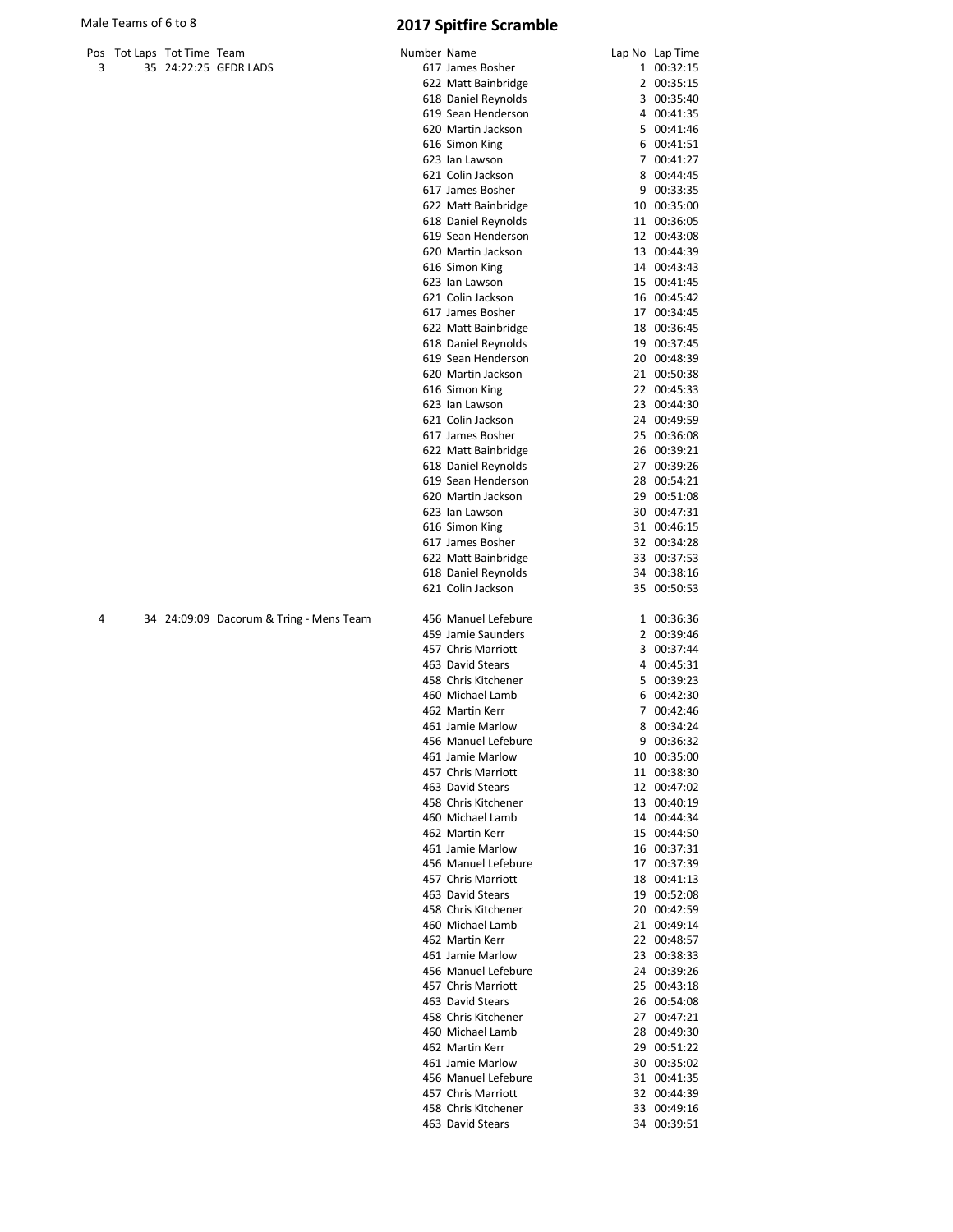476 Luke Waller 10 00:44:26<br>478 Tom Mack 11 00:43:04

473 Casper Du Buisson 12 00:55:08<br>477 Robert Davies 13 00:52:01 477 Robert Davies 13 00:52:01<br>475 Jim Mason 14 00:54:43

474 Danny Wells 15 00:50:17 479 Ben Stratford 16 00:43:39 472 Simon Evans 17 00:52:14 476 Luke Waller 18 00:47:44 478 Tom Mack 19 00:47:56 473 Casper Du Buisson 20 01:10:15<br>479 Ben Stratford 21 00:46:04

474 Danny Wells 22 00:57:48 472 Simon Evans 23 00:57:13<br>476 Luke Waller 24 00:50:09 476 Luke Waller 24 00:50:09<br>478 Tom Mack 25 00:45:51

474 Danny Wells 26 00:54:01 479 Ben Stratford 27 00:45:33 477 Robert Davies 28 00:51:19

478 Tom Mack

475 Jim Mason

479 Ben Stratford

478 Tom Mack

475 Jim Mason

|   | Male Teams of 6 to 8       |                                           |             | <b>2017 Spitfire Scramble</b> |                 |
|---|----------------------------|-------------------------------------------|-------------|-------------------------------|-----------------|
|   | Pos Tot Laps Tot Time Team |                                           | Number Name |                               | Lap No Lap Time |
| 5 |                            | 31 24:04:54 HRR Men 2                     |             | 651 Steve May                 | 1 00:41:41      |
|   |                            |                                           |             | 650 Richard Tiller            | 2 00:47:31      |
|   |                            |                                           |             | 662 Ian Chandler              | 3 00:43:04      |
|   |                            |                                           |             | 649 Paul Hinsley              | 4 00:40:56      |
|   |                            |                                           |             | 653 Sam Wolton                | 5 00:41:37      |
|   |                            |                                           |             | 654 Simon Humphrey            | 6 00:45:22      |
|   |                            |                                           |             | 648 Karl Hillman              | 7 00:44:26      |
|   |                            |                                           |             | 655 Adam Buckle               | 8 00:52:23      |
|   |                            |                                           |             | 651 Steve May                 | 9 00:44:02      |
|   |                            |                                           |             | 650 Richard Tiller            | 10 00:47:40     |
|   |                            |                                           |             | 662 Ian Chandler              | 11 00:44:05     |
|   |                            |                                           |             | 649 Paul Hinsley              | 12 00:41:21     |
|   |                            |                                           |             | 653 Sam Wolton                | 13 00:42:04     |
|   |                            |                                           |             | 654 Simon Humphrey            | 14 00:46:52     |
|   |                            |                                           |             | 648 Karl Hillman              | 15 00:48:12     |
|   |                            |                                           |             | 655 Adam Buckle               | 16 00:52:20     |
|   |                            |                                           |             | 651 Steve May                 | 17 00:46:07     |
|   |                            |                                           |             | 650 Richard Tiller            | 18 00:51:38     |
|   |                            |                                           |             | 662 Ian Chandler              | 19 00:46:32     |
|   |                            |                                           |             | 649 Paul Hinsley              | 20 00:43:27     |
|   |                            |                                           |             | 653 Sam Wolton                | 21 00:48:03     |
|   |                            |                                           |             | 654 Simon Humphrey            | 22 00:50:59     |
|   |                            |                                           |             | 648 Karl Hillman              | 23 00:47:16     |
|   |                            |                                           |             | 655 Adam Buckle               | 24 00:53:46     |
|   |                            |                                           |             | 651 Steve May                 | 25 00:45:15     |
|   |                            |                                           |             | 650 Richard Tiller            | 26 00:53:23     |
|   |                            |                                           |             | 662 Ian Chandler              | 27 00:47:08     |
|   |                            |                                           |             | 649 Paul Hinsley              | 28 00:41:34     |
|   |                            |                                           |             | 653 Sam Wolton                | 29 00:45:19     |
|   |                            |                                           |             | 654 Simon Humphrey            | 30 00:52:03     |
|   |                            |                                           |             | 648 Karl Hillman              | 31 00:48:48     |
| 6 |                            | 29 24:17:27 Dacorum & Tring - Purple Haze |             | 472 Simon Evans               | 1 00:48:52      |
|   |                            |                                           |             | 476 Luke Waller               | 2 00:45:02      |
|   |                            |                                           |             | 478 Tom Mack                  | 3 00:42:57      |
|   |                            |                                           |             | 473 Casper Du Buisson         | 4 00:53:10      |
|   |                            |                                           |             | 477 Robert Davies             | 5 00:47:10      |
|   |                            |                                           |             | 475 Jim Mason                 | 6 00:51:52      |
|   |                            |                                           |             | 474 Danny Wells               | 7 00:45:41      |
|   |                            |                                           |             | 472 Simon Evans               | 8 00:50:16      |
|   |                            |                                           |             | 479 Ben Stratford             | 9 00:41:29      |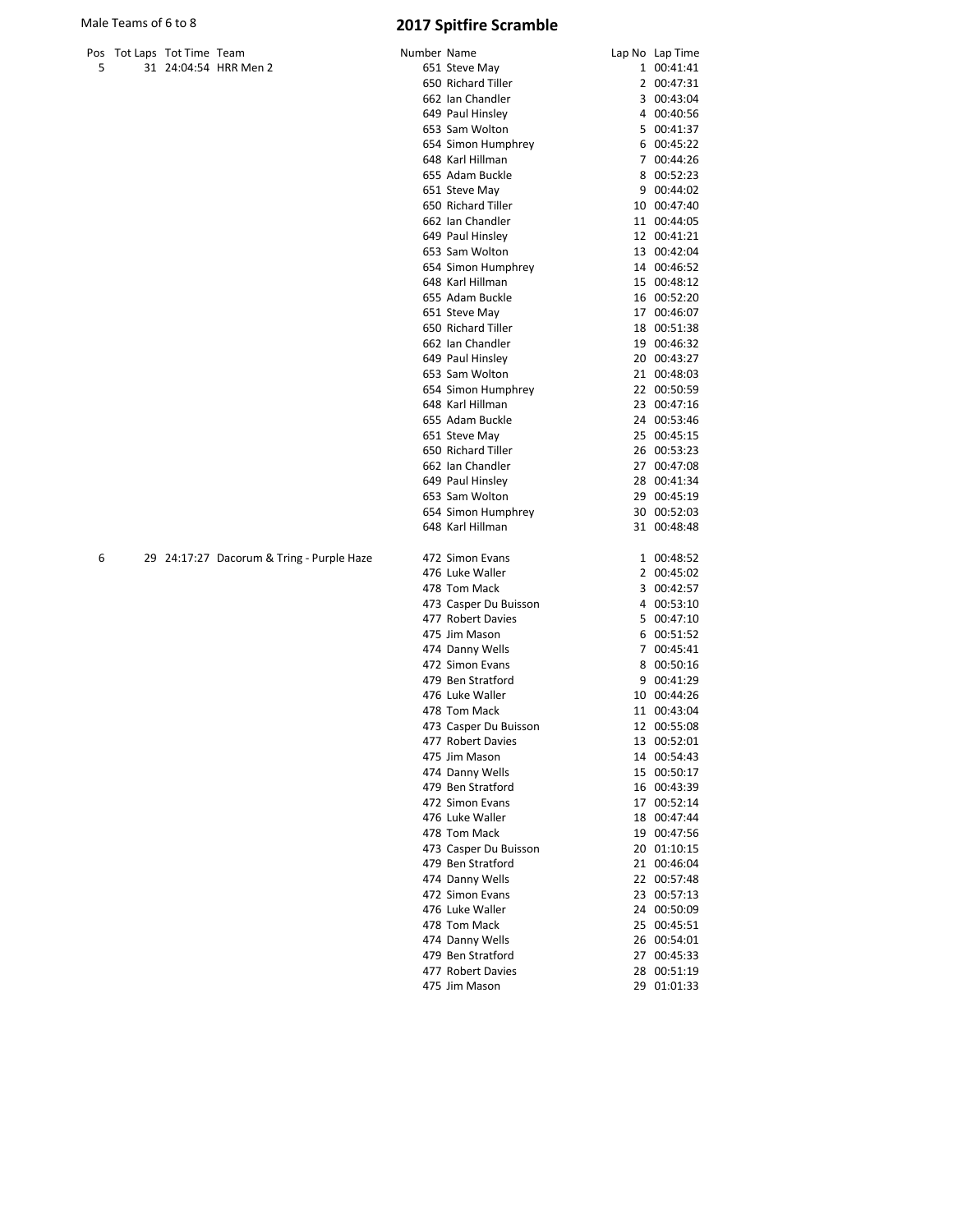## Pos Tot Laps Tot Time Team and Number 2012 7 29 24:42:36 RiffRAF

# Male Teams of 6 to 8 2017 Spitfire Scramble

| umber Name |                                     |                | Lap No Lap Time |
|------------|-------------------------------------|----------------|-----------------|
|            | 786 James Blogg                     | $\mathbf{1}$   | 00:39:56        |
|            | 784 Andrew Wright                   |                | 2 00:42:41      |
|            | 791 Joaquin Polo                    | 3              | 00:44:33        |
|            | 785 Neil Moses                      | 4              | 00:48:56        |
|            | 787 Clive Burrow                    | 5              | 00:46:25        |
|            | 789 David Groves                    | 6              | 00:52:54        |
|            | 786 James Blogg                     | 7              | 00:40:38        |
|            | 784 Andrew Wright                   | 8              | 00:44:01        |
|            | 791 Joaquin Polo                    | 9              | 00:47:36        |
|            | 785 Neil Moses                      | 10             | 00:51:12        |
|            | 787 Clive Burrow                    | 11             | 00:48:11        |
|            | 789 David Groves                    |                | 12 00:56:24     |
|            | 786 James Blogg                     |                | 13 00:43:43     |
|            | 784 Andrew Wright                   | 14             | 00:50:49        |
|            | 791 Joaquin Polo                    | 15             | 00:55:14        |
|            | 785 Neil Moses                      |                | 16 00:55:50     |
|            | 787 Clive Burrow                    | 17             | 00:51:49        |
|            |                                     |                |                 |
|            | 789 David Groves                    | 18             | 01:15:11        |
|            | 786 James Blogg                     |                | 19 00:47:38     |
|            | 784 Andrew Wright                   | 20<br>21       | 00:53:23        |
|            | 791 Joaquin Polo                    |                | 00:49:10        |
|            | 785 Neil Moses                      | 22             | 00:55:52        |
|            | 787 Clive Burrow                    | 23             | 00:56:06        |
|            | 789 David Groves                    |                | 24 01:04:24     |
|            | 786 James Blogg                     | 25             | 00:46:46        |
|            | 784 Andrew Wright                   | 26             | 00:53:25        |
|            | 791 Joaquin Polo                    |                | 27 00:47:48     |
|            | 785 Neil Moses                      | 28             | 00:58:01        |
|            | 787 Clive Burrow                    | 29             | 00:54:00        |
|            | 701 James Stubbs                    | 1              | 00:41:52        |
|            | 698 Neil Butcher                    | $\overline{2}$ | 00:47:50        |
|            | 699 Andy Bearwish                   | 3              | 00:49:46        |
|            | 702 Chris Collett                   | 4              | 00:44:24        |
|            | 703 David Barker                    | 5              | 00:49:06        |
|            | 697 Graham Goddard                  | 6              | 00:48:43        |
|            | 696 Les Nottage                     | 7              | 00:41:54        |
|            | 701 James Stubbs                    | 8              | 00:48:13        |
|            | 698 Neil Butcher                    | 9              | 00:48:19        |
|            | 699 Andy Bearwish                   |                | 10 00:52:51     |
|            | 702 Chris Collett                   |                | 11 00:46:16     |
|            | 700 Dean Skipper                    |                | 12 00:46:15     |
|            | 700 Dean Skipper                    | 13             | 00:58:12        |
|            | 703 David Barker                    | 14             | 00:53:45        |
|            | 697 Graham Goddard                  |                | 15 00:51:51     |
|            | 696 Les Nottage                     | 16             | 00:48:55        |
|            | 701 James Stubbs                    | 17             | 00:51:59        |
|            | 698 Neil Butcher                    | 18             | 00:54:13        |
|            | 699 Andy Bearwish                   | 19             | 01:01:02        |
|            | 702 Chris Collett                   | 20             | 00:53:25        |
|            | 700 Dean Skipper                    | 21             | 01:04:16        |
|            | 703 David Barker                    | 22             | 00:57:16        |
|            | 697 Graham Goddard                  | 23             | 01:03:27        |
|            |                                     | 24             | 00:50:51        |
|            | 696 Les Nottage<br>701 James Stubbs | 25             | 01:00:02        |
|            | 698 Neil Butcher                    | 26             | 00:55:11        |
|            | 699 Andy Bearwish                   | 27             | 00:54:14        |
|            | 702 Chris Collett                   | 28             |                 |
|            |                                     |                | 00:50:58        |

8 28 24:15:06 Havering Tri Spitfires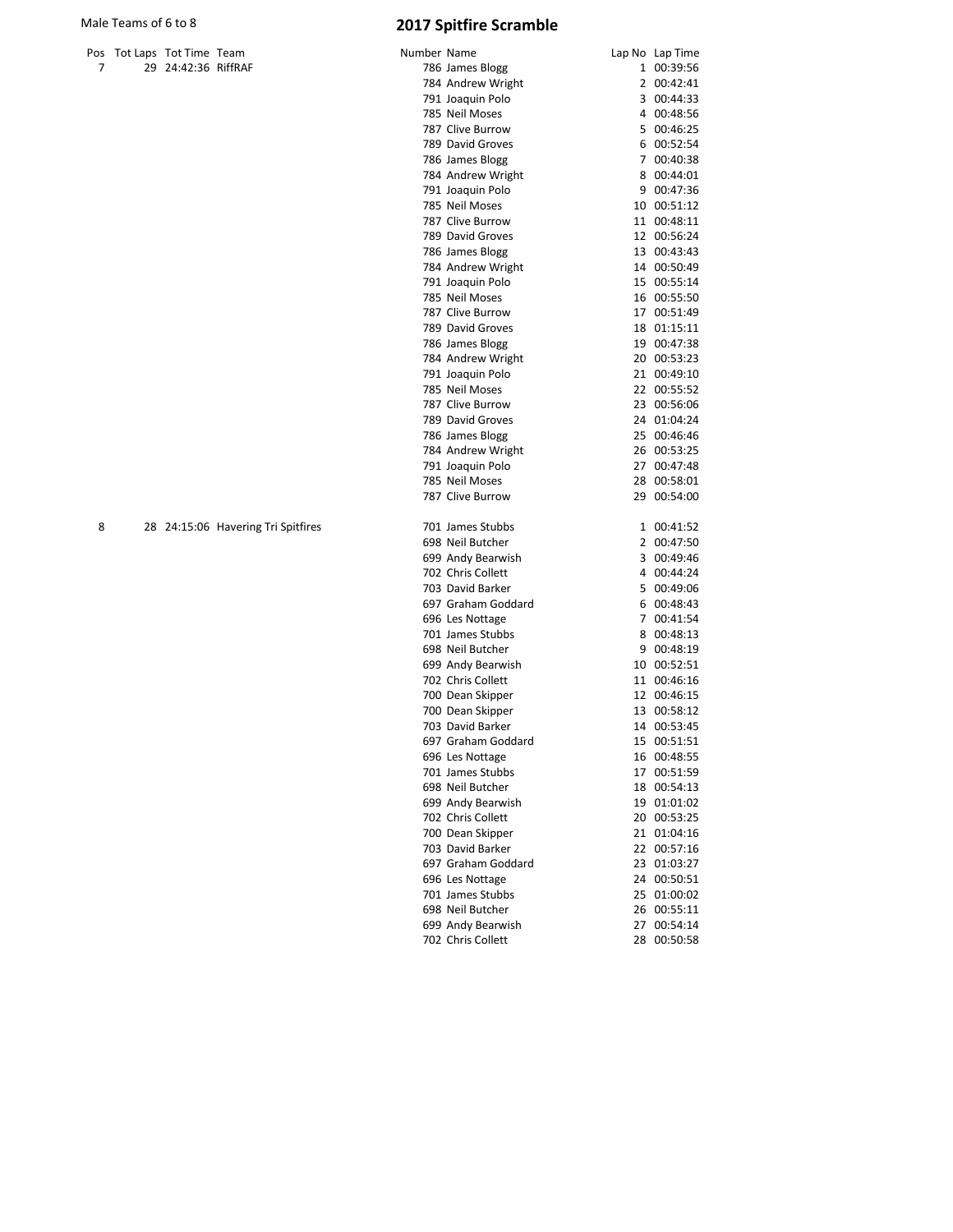|  | Pos Tot Laps Tot Time Team |                                  | Number Name       | Lap No Lap Time |
|--|----------------------------|----------------------------------|-------------------|-----------------|
|  |                            | 27 22:16:05 Dont mention the war | 520 Tony Woodgate | 1 00:45:33      |
|  |                            |                                  |                   | .               |

| ۱S | Tot Laps Tot Time Team |                                           | Number Name |                         | Lap No Lap Time |
|----|------------------------|-------------------------------------------|-------------|-------------------------|-----------------|
| 9  |                        | 27 22:16:05 Dont mention the war          |             | 520 Tony Woodgate       | 1 00:45:33      |
|    |                        |                                           |             | 523 Danny Allen         | 2 00:45:09      |
|    |                        |                                           |             | 521 Michael Brown       | 3 00:41:46      |
|    |                        |                                           |             | 522 Lee Duggan          | 4 00:43:48      |
|    |                        |                                           |             | 525 Nils Hollmann       | 5 00:46:19      |
|    |                        |                                           |             | 524 Tom Sargeant        | 6 00:43:35      |
|    |                        |                                           |             | 520 Tony Woodgate       | 7 00:48:40      |
|    |                        |                                           |             | 523 Danny Allen         | 8 00:46:45      |
|    |                        |                                           |             | 521 Michael Brown       | 9 00:43:58      |
|    |                        |                                           |             | 522 Lee Duggan          | 10 00:44:54     |
|    |                        |                                           |             | 525 Nils Hollmann       | 11 00:51:45     |
|    |                        |                                           |             | 524 Tom Sargeant        | 12 00:46:21     |
|    |                        |                                           |             | 520 Tony Woodgate       | 13 00:51:13     |
|    |                        |                                           |             | 523 Danny Allen         | 14 00:52:42     |
|    |                        |                                           |             | 521 Michael Brown       | 15 00:47:56     |
|    |                        |                                           |             | 522 Lee Duggan          | 16 00:49:40     |
|    |                        |                                           |             | 525 Nils Hollmann       | 17 01:02:21     |
|    |                        |                                           |             | 524 Tom Sargeant        | 18 00:49:30     |
|    |                        |                                           |             | 520 Tony Woodgate       | 19 00:55:32     |
|    |                        |                                           |             | 523 Danny Allen         | 20 00:59:57     |
|    |                        |                                           |             | 521 Michael Brown       | 21 00:47:41     |
|    |                        |                                           |             | 522 Lee Duggan          | 22 00:50:50     |
|    |                        |                                           |             | 525 Nils Hollmann       | 23 00:55:36     |
|    |                        |                                           |             | 524 Tom Sargeant        | 24 00:49:58     |
|    |                        |                                           |             | 520 Tony Woodgate       | 25 00:52:46     |
|    |                        |                                           |             | 523 Danny Allen         | 26 00:54:38     |
|    |                        |                                           |             | 521 Michael Brown       | 27 00:47:12     |
| 0  |                        | 27 24:21:33 Smashy & Nicey (Havering Tri) |             | 840 Glen Edwards        | 1 00:39:04      |
|    |                        |                                           |             | 842 Gary Carr           | 2 00:48:42      |
|    |                        |                                           |             | 845 Dave Sherman        | 3 00:52:45      |
|    |                        |                                           |             | 841 Mike Hewitt         | 4 01:06:57      |
|    |                        |                                           |             | 843 Richard Olley       | 5 00:36:46      |
|    |                        |                                           |             | 844 Layla White         | 6 00:53:17      |
|    |                        |                                           |             | 846 Paul Collins        | 7 00:45:49      |
|    |                        |                                           |             | 847 Spencer Littlechild | 8 00:52:06      |
|    |                        |                                           |             | 840 Glen Edwards        | 9 00:42:36      |
|    |                        |                                           |             | 840 Glen Edwards        | 10 00:44:01     |
|    |                        |                                           |             | 845 Dave Sherman        | 11 00:47:50     |
|    |                        |                                           |             | 843 Richard Olley       | 12 00:46:19     |
|    |                        |                                           |             | 841 Mike Hewitt         | 13 01:28:03     |
|    |                        |                                           |             | 842 Gary Carr           | 14 01:06:38     |
|    |                        |                                           |             | 846 Paul Collins        | 15 00:50:41     |
|    |                        |                                           |             | 847 Spencer Littlechild | 16 00:55:56     |
|    |                        |                                           |             | 840 Glen Edwards        | 17 00:43:05     |
|    |                        |                                           |             | 845 Dave Sherman        | 18 00:56:08     |
|    |                        |                                           |             | 846 Paul Collins        | 19 00:59:46     |
|    |                        |                                           |             | 846 Paul Collins        | 20 01:04:27     |
|    |                        |                                           |             | 847 Spencer Littlechild | 21 00:59:27     |
|    |                        |                                           |             | 842 Gary Carr           | 22 01:03:27     |
|    |                        |                                           |             | 840 Glen Edwards        | 23 00:50:51     |
|    |                        |                                           |             | 845 Dave Sherman        | 24 01:00:01     |
|    |                        |                                           |             | 846 Paul Collins        | 25 00:59:13     |
|    |                        |                                           |             | 842 Gary Carr           | 26 00:57:05     |
|    |                        |                                           |             | 845 Dave Sherman        | 27 00:50:33     |
|    |                        |                                           |             |                         |                 |